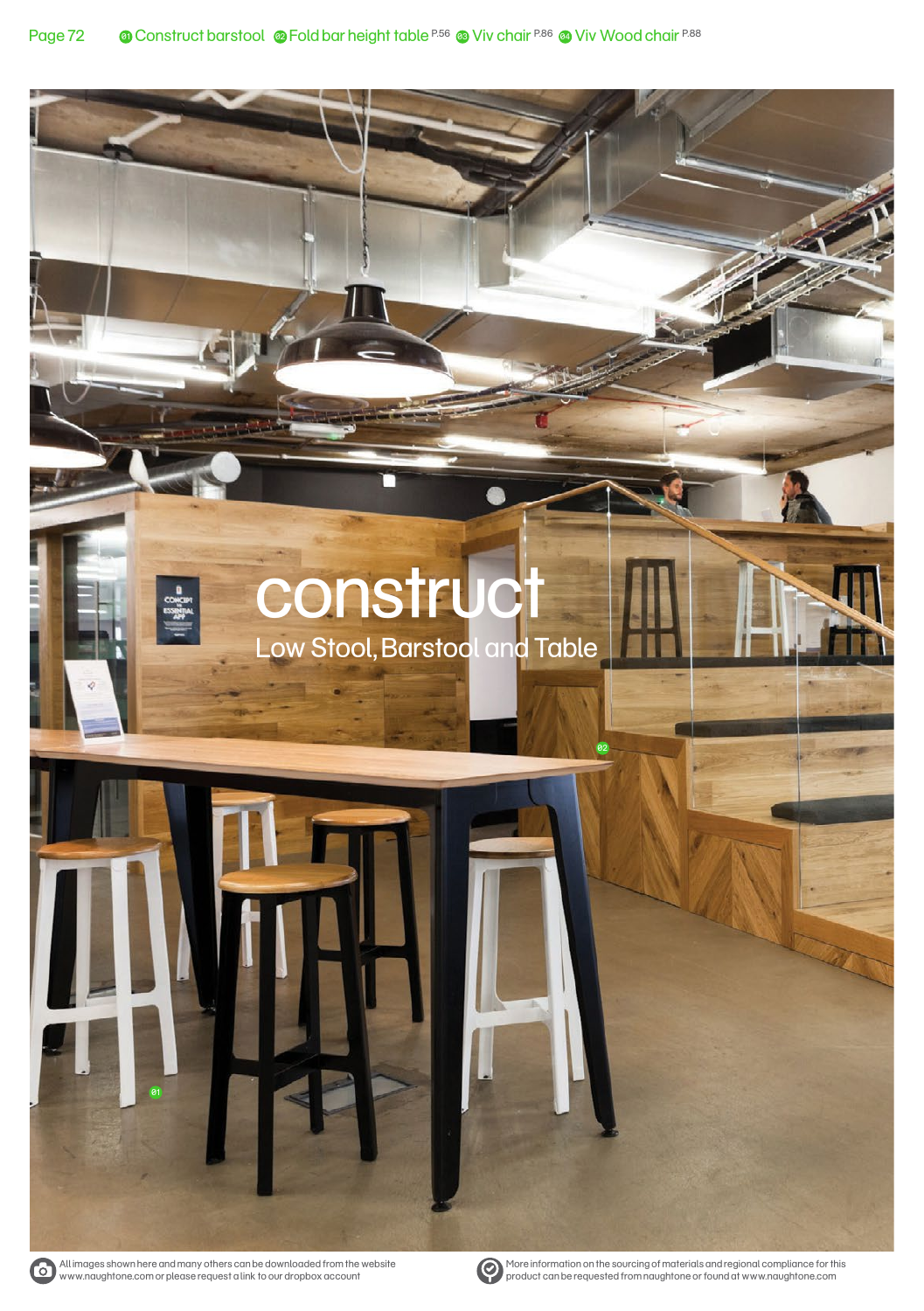

# **Construct low stool construct designed by Lee Walsh** Page 73

## Design

The Construct low stool, barstool and coffee table range is a wonderfully useful product range that can be dropped into almost any situation. Construct has a fine balance of materials with a solid hardwood top and a folded steel base that wears it's construction method on its sleeve.

## **Technical**

Construct is made from laser cut, folded steel and held together with aluminium aircraft rivets. The base is then finished with a hardwearing polyester powder coat. The top is cut from hardwood then finished with a light matt lacquer.

\*All dimensions quoted are rounded to the nearest 5mm or nearest 1/2 inch.

#### Sizes



CONLO construct low stool metric (mm) W385 D385 H450 imperial (in) W15 D15 H17.5



**CONBS** construct barstool metric (mm) W425 D425 H760 imperial (in) W16.5 D16.5 H29.5 01



**CONTAB** construct table metric (mm) 600Dia H350 imperial (in) W23.5 D23.5 H14



**CONCHS** construct counter height stool metric (mm) W425 D425 H 660 imperial (in) W16.5 D16.5 H26

# Top Options







Solid Oak or Walnut top Black stained Oak top Upholstered top

## Base Finishes





Black powder coated base as standard

White powder coated base as standard

Powder coated base in naughtone RAL colour selection



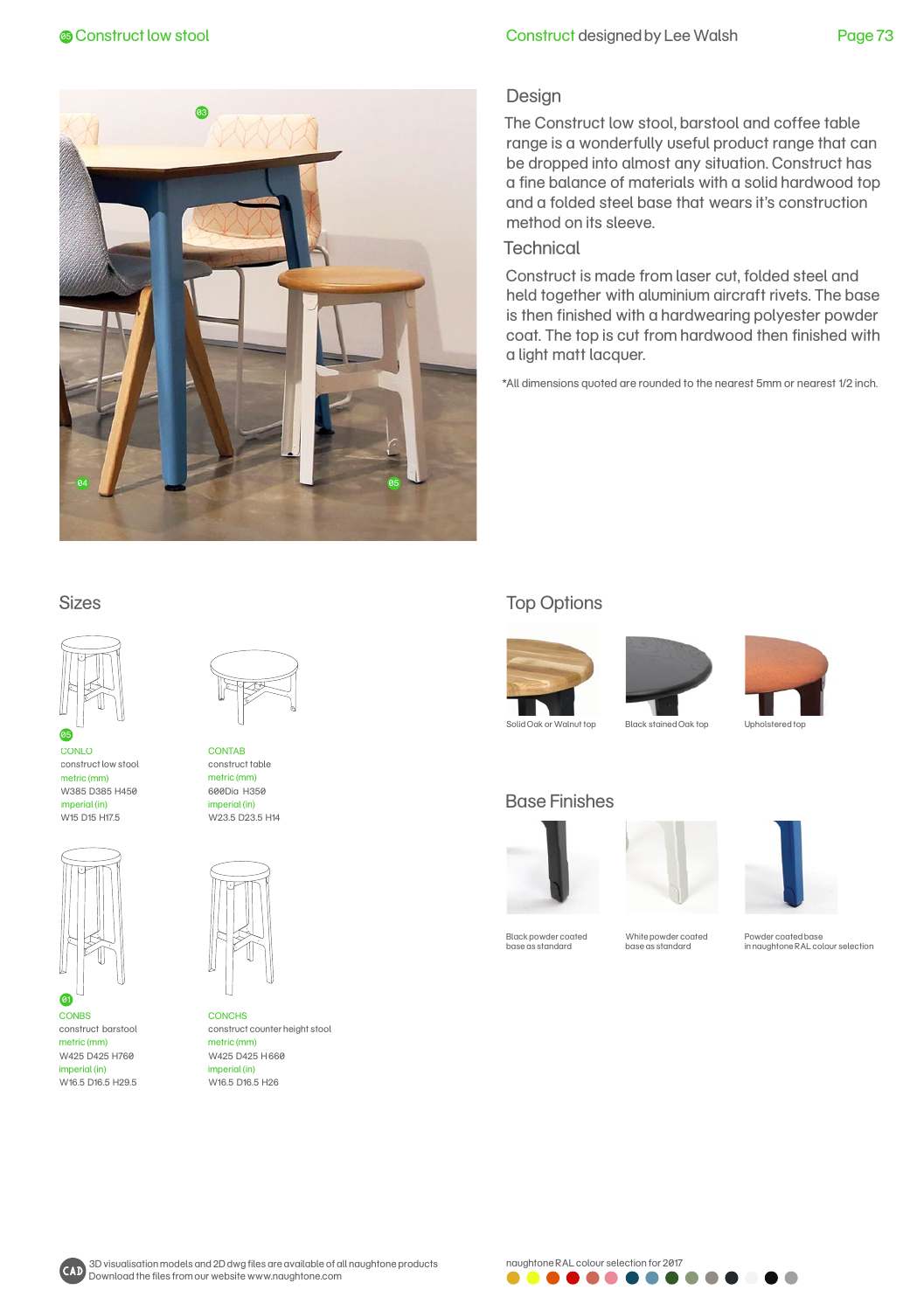

#### Construct barstool designed by Lee Walsh

# general manufacture description

The Construct barstool is available in a range of finishes, for the purpose of this document we have a specific example from the range:

Construct barstool with a solid oak top

Please use the material index and the breakdown of component mass below to establish the environmental qualities of other finish options in this range.

The Construct barstool is made from laser cut, folded mild steel and held together by aluminium aircraft rivets. The components are further attached with discreet welds. The single piece frame is finished with a polyester powder coat.

The solid oak top is pieced together with individual planks, before being sanded smooth and CNC cut to the required size. It is then finished with a hard wearing spray matt lacquer.

The top and frame are assembled together by hand using minimal fixings and can be easily disassembled if necessary.

# facts

- naughtone is FISP and ISO14001 certified
- 8.9kg Total weight
- 84.4% Recyclable (frame & fixings)
- 15.7% Compostable (top & feet)
- 55.4% Recycled content (frame, fixings & top)
- 15.7% Reusable content
- 139.8% Recycled & Recyclable content

#### **contents**



d.

**Ims** ISO 14001 certified

Frame (mild steel) - 84.2%

Top (solid oak) - 15.6%

Feet (rubber) - <1%

Fixings (mild steel) - <1%

## support

further information for all our products can be downloaded from the website www.naughtone.com.

\* where sustainable sources are quoted and a chain of custody is required by a customer - this must be indicated on the purchase order to naughtone. A chain of custody requested after an order has been placed or delivered may be difficult to recover.